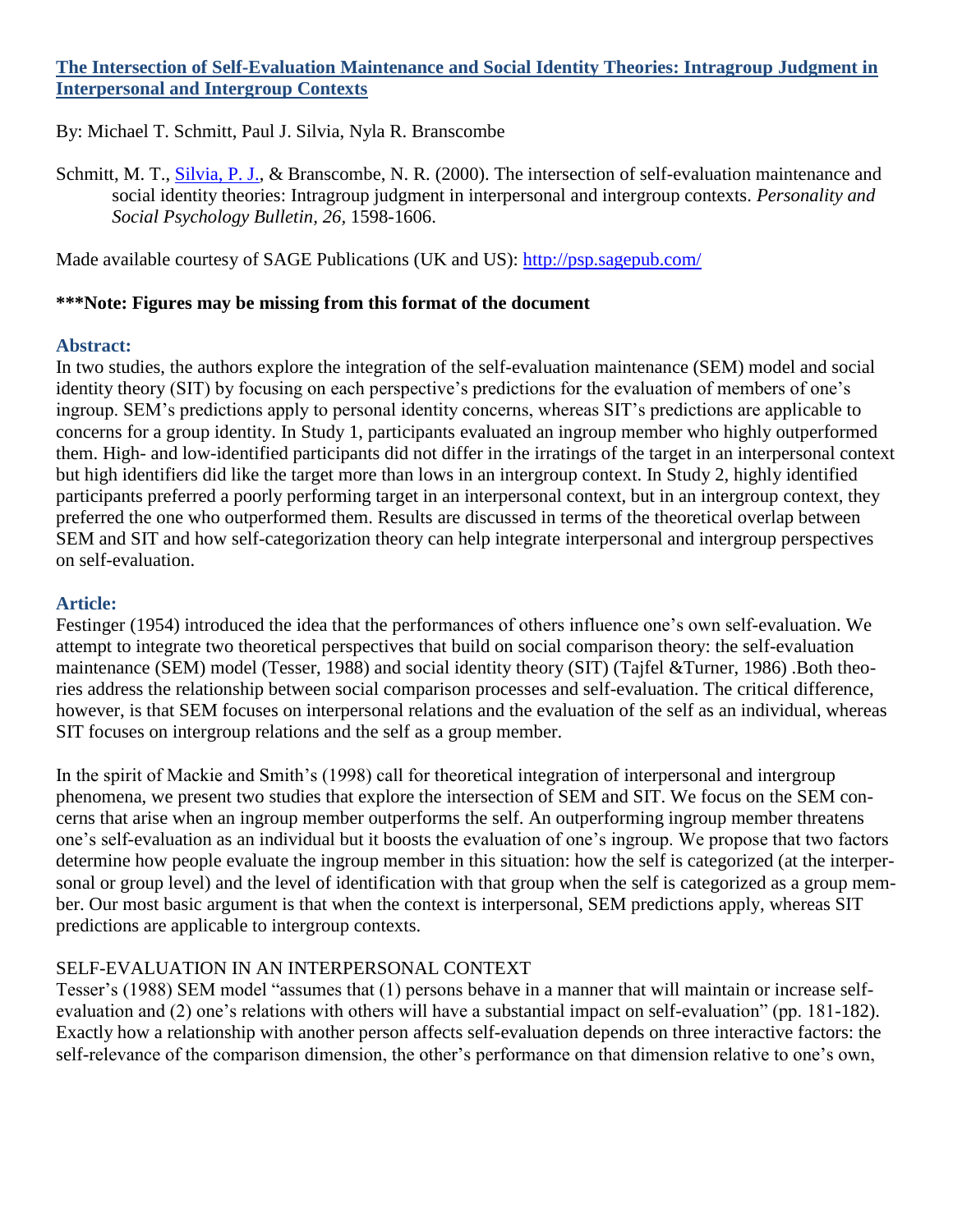

NOTE: Higher numbers indicate more positive evaluations.  $n = 17$  per cell.

selected for the study. Participants responded to the 15-item gender group identification ( $= .85$ ) measure using a 1 to 7 Likert response scale. We also pretested participants for the relevance of creativity to their personal identities using the average response to three items  $( = .89)$  on a 1 to 7 Likert scale (e.g., "My ability to be creative is relevant to my identity as a person"). We then selected participants for the study if they were both high in gender group identification (in the top third of the distribution,  $M = 6.15$ ) and in creativity relevance (the mean of the three items was greater than 5) .Gender group identification and relevance of creativity were uncorrelated. The study design was a 2 (personal vs. group identity context) x 2 (target performance) mixed factorial where the target performance factor was within-subjects.

# *PROCEDURE*

The procedure of Study 2 was identical to that of Study 1, except in the following ways. The comparative context was manipulated as before, except that the statement suggesting that women perform more poorly on the test compared to men was excluded from the group identity condition. In addition, rather than evaluating a single outperforming target, participants evaluated both a highly performing female target (who correctly completed nine trigrams) and a poorly performing target (who correctly completed two trigrams). The selfdescriptions included on the targets' questionnaires were counterbalancedwith performance. We measured desire for closeness as in Study 1  $( = .93)$  and counterbalanced the order in which the participants evaluated the two targets. Once again, the test was appropriately difficult; participants answered very few trigrams correctly  $(M= 2.68$  out of 12 possible,  $SD = 1.17$ ).

*Manipulation checks*. Using 7-point scales, participants responded to the following item for the self and each target: "How well did you (this person) do on the creativity test?" (*extremely poorly* to *extremely well*).

*Results and Discussion MANIPULATION CHECKS*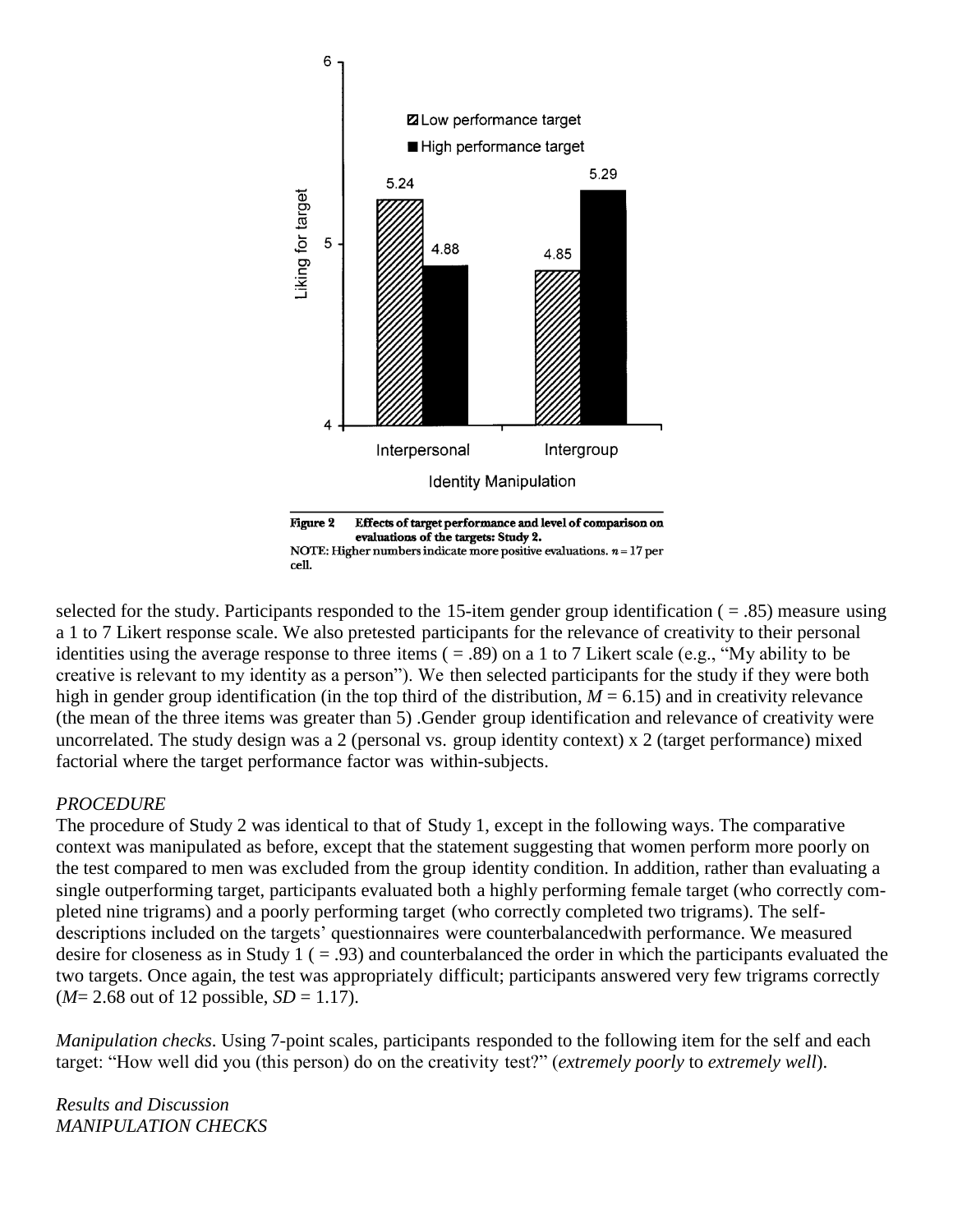A repeated-measures ANOVA indicated that ratings of the self's performance, the high-performing target's performance, and the low-performing target's performance differed significantly,  $F(2, 64) = 379.41, p < .001$ . Simple effects tests indicated that the participants saw the high-scoring target  $(M= 6.27, SD= 0.62)$  as performing much better than the low-scoring target  $(M = 2.27, SD = 0.67)$ , $F(1, 33) = 997.33$ , $p < .001$ . Participants' perceptions of their own performance did not differ from their perceptions of the low-scoring target's performance,  $F(1, 33)$  < 1, whereas the high-scoring target's performance was evaluated more positively than their own ( $M=$ 2.27,  $SD = 1.02$ , $F(1, 33) = 374.0$ , $p < .001$ .

## *DESIRE FOR CLOSENESS*

Given that all of the participants in this study were highly identified with their gender group, we predicted a two-way interaction between the comparison level manipulation and target performance. ANOVA indicated that the interpersonal-intergroup comparison manipulation and target performance interacted to influence desire for closeness,  $F(1, 32) = 7.39, p < .05$ . As planned, we then tested the effect of target performance within each condition using two orthogonal mixed-model simple effects tests. As shown in Figure 2, participants in the intergroup condition preferred the high-scoring target ( $M = 5.29$ ,  $SD = 1.13$ ) over the low-scoring target ( $M=$ 4.85, *SD*=1.11),  $F(1, 32) = 4.48$ ,  $p < .05$ . This supports SIT's prediction that high identifiers like ingroup members who enhance the group's identity compared to those ingroup members who harm it. However, the reverse pattern emerged in the interpersonal condition, where participants tended to prefer the low-scoring target ( $M = 5.24$ ,  $SD = 0.74$ ) over the high-scoring target ( $M = 4.88$ ,  $SD = 0.89$ ), $F(1, 32) = 2.99$ , and the degree of closeness with the other person. When the dimension of comparison is irrelevant to one's sense of personal self, a reflective process is activated in which one can bask in the reflected glory of a close other's good performance (Cialdini et al., 1976), resulting in a positive self-evaluation. Conversely, one can suffer a blow to the self when a close other fails. When the performance dimension is relevant to the self, however, a comparison process occurs in which one's own performance is evaluated relative to the performance of close others. If a close other outperforms the individual in a self-relevant area, self-evaluation will suffer. Likewise, when a close other's performance is similar to or lower than the individual's own performance, self-evaluation is protected or enhanced.

Other people who are not close to the self have minimal implications for self-evaluation in both the comparison and reflective processes. Thus, one can buffer the effects of a painful social comparison or the reflection of another's failure by distancing from the identity-threatening other. As Tesser (1988) writes, "when relevance is high, the better the other's performance the less closeness or the more distance one will put between the self and other" (p. 190). Conversely, a person also can protect or enhance self-evaluation by seeking closeness to others who perform similarly or worse than the self. In a test of SEM's predictions for how another's performance can affect liking of others, Pleban and Tesser (1981) had participants ostensibly compete in a "college bowl" game with a partner (actually a confederate). When the questions in the competition were self-relevant, participants disliked the confederate who outperformed them compared to the confederate who performed more poorly than the participant. When the questions were self-irrelevant, however, the participants preferred the high-scoringother to the low-scoring other. Thus, the experiment supported SEM's contention that people seek distance from or closeness to others to protect or enhance their sense of personal self.

# EVALUATION OF SELF AND OTHERS IN AN INTERGROUP CONTEXT

At the heart of SIT is the idea that social group membershipsadd meaning to life and "define the individual's place in society" (Tajfel &Turner, 1986, p. 16). A person's social identity is that part of the self-concept that is derived from memberships in social groups and attachments to them. Similar to SEM, SIT assumes that people are motivated to see themselves positively but extends this motivation to include one's group memberships or ―social identities.‖ Also similar to self-evaluation in SEM, evaluation of one's group occurs through social comparison. Accordingly, a social identity is positive to the extent that it is seen as positively distinct from other salient groups in a given comparative context. The desire for a positive social identity is moderated by the level of group identification—the degree to which the group identity is integrated into the self-concept. Those who are low in identification with the group strive to protect their individual identities, whereas highly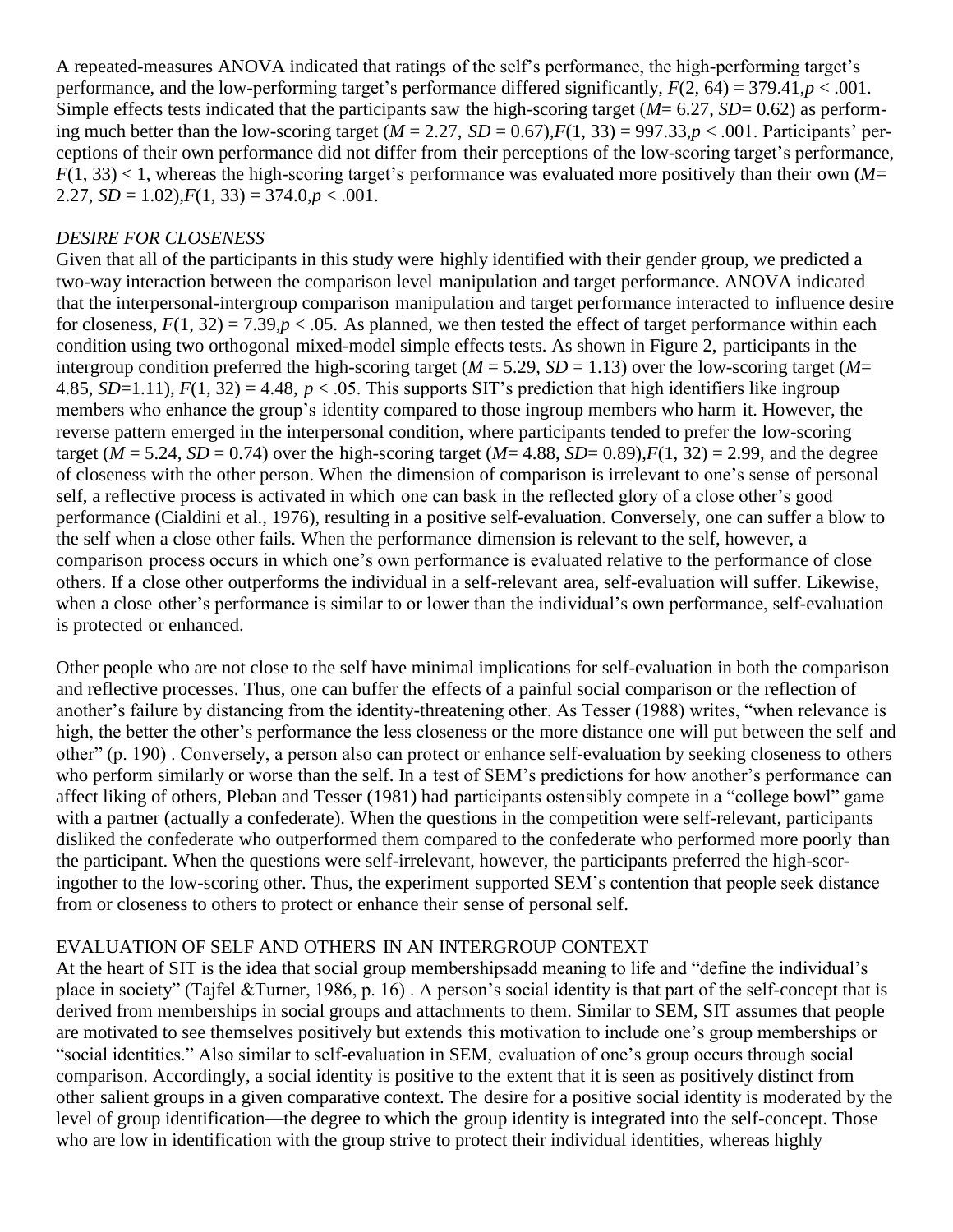identified group members are more likely to protect the identity of the group as a whole (Branscombe & Ellemers, 1998; Doosje & Ellemers, 1997).

According to SIT, the motivation to have a positive social identity results in the tendency to favor one's ingroup and its members relative to outgroups and their members (Brewer, 1979; Tajfel, Billig, Bundy, & Flament, 1971). However, this group-protective motivation also results in the differential evaluation of ingroup members according to their contribution to the group's positive distinctiveness (Turner, Hogg, Oakes, Reicher, & Wetherell,1987). Those ingroup members who contribute positively to the group's identity are liked more relative to those whose attributes or behaviors harm the group's image. Indeed, ingroup members with negative qualities that harm the ingroup identity are liked even less well than outgroup members with similarly negative qualities (Marques & Paez, 1994). A number of empirical studies support the assertion that a group-protective motivation accounts for favoring ingroup members who contribute positively to the group's identity relative to those who harm it. This effect is limited to those dimensions relevant to the group's identity (Marques,Yzerbyt, & Leyens, 1988), only occurs among highly identified group members, and is especially pronounced when the ingroup's identity is threatened (Branscombe, Wann, Noel, &Coleman, 1993) or when ingroup members are motivated to assert their loyalty to the group (Schmitt & Branscombe, 2000) . In sum, SIT argues that intragroup evaluations reflect group-protective motivations.

# INTEGRATING SOCIAL AND PERSONAL IDENTITY MANAGEMENT

Although SEM and SIT both assert that we strive to protect and enhance our identities, SEM focuses on protection of personal identity and SIT focuses on protection of group identity. SEM predicts that we psychologically distance ourselves from close others who represent a threatening social comparison and seek closeness to those who might offer a flattering downward comparison. However, in addition to arguing that we generally favor ingroups over outgroups, SIT predicts that we distance from poorly performing ingroup members and praise those who enhance the group's identity (Hogg & Hardie, 1991) .

Self-categorization theory (SCT) (Turner et al.,1987) extends SIT by stressing how the strategies we use to achieve and maintain a positive identity will depend on the social context and its effects on how the self is categorized. Thus, SCT suggests that two factors moderate evaluations of ingroup members based on their performance. The first is whether the nature of the social context is interpersonal or intergroup. In interpersonal contexts, people are concerned with their personal identity and should distance from an outperforming other. In intergroup contexts, however, one's level of group identification moderates intragroup evaluations. The meaning of an intergroup situation is very different for persons high or low in ingroup identification. Persons who are high in group identification care about preserving the group's positive identity. As a consequence, they should like others who contribute to the group's positivity. Persons who are low in identification, however, are unconcerned with that group's identity and work to protect their individual identity even in intergroup contexts. In short, people work to protect their personal identities as predicted by SEM, except when the context encourages group-level categorization and the person is highly identified with that category. When those two conditions are met, evaluation of others will reflect a concern for a positive group identity.

In this research, we test the predictions made by both SEM and SIT at their intersection-intragroupjudgment. Fellow ingroup members can affect self-evaluation at both the interpersonal level (through social comparison or social reflection) and the group level by either supporting or undermining a positive ingroup identity. In our first study, we test the effects of the nature of the comparative social context and level of group identification on the evaluations of an ingroup member who highly outperforms the participant. In Study 2, we test the differential effects of an ingroup member's inferior or superior performance in interpersonal and intergroup contexts.

#### STUDY 1

Female participants who were either high or low in their gender group identification were presented with failure feedback on a creativity task. Participants then evaluated a female target who had performed very well on the same task. To create an interpersonal versus intergroup context, we told half of the participants that we would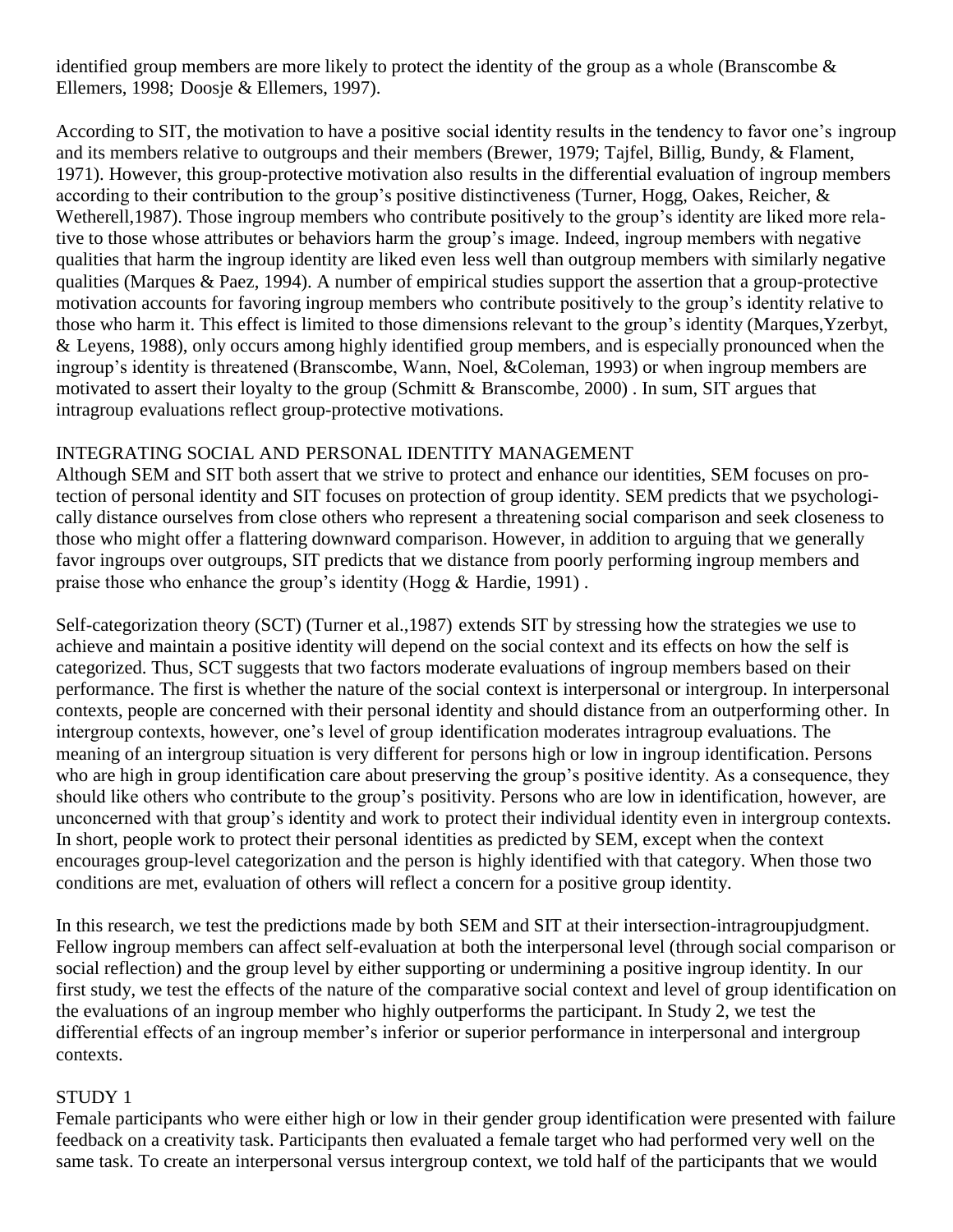compare their individual score with the scores of other individuals and told the other half that we would compare the average score for women to the average score for men.

Based on self-categorization theory, we predicted that high- and low-identified women would like the target equally in the interpersonal condition but would differ in their liking for the target when an intergroup context made their differing levels of group identification relevant. Based on SIT, we predicted that highly identified women would like the high-scoring target more in the intergroup condition where the target's high performance enhances the group's identity than in the interpersonal condition in which her performance threatens their personal identity. Based on SEM, we predicted the reverse effect on liking among low identifiers: The intergroup manipulation will decrease liking compared to the interpersonal condition. Making the participant's and target's shared group membership salient increases closeness (via increasing similarity), making the comparison with the target's high performance even more threatening (Festinger, 1954; Tesser, 1988). Thus, low identifiers, who are concerned with their personal identity, will seek relatively more distance from the outperforming target in the more threatening intergroup condition compared to those in the interpersonal condition. Stated most simply, we predicted that high and low identifiers should not differ in their evaluations of others in an interpersonal context, but in an intergroupcontext, high identifiers will like a targetwho adds to the ingroup's positive identity more than will low identifiers.

## *Method*

## *PARTICIPANTS AND DESIGN*

Female undergraduates (*N*= 47) who had been pretestedfor theirlevel of gender group identification were selected for the study. Participants responded to a 15-item gender group identification measure  $( = .88)$  using a 1 to 8 Likert response scale (e.g., "I value being a member of my gender group" and "My gender group is central to my identity"). Items were averaged to create a gender identification score. Participants were selected from the extremes of the gender identification distribution to form high (*M*= 7.41, *n*= 25) and low (*M*= 4.06, *n*= 22) identification groups,  $F(1, 45) = 8.51, p < .01$ . The design was a 2 (level of group identification) x 2 (personal or group context) between-subjects factorial.

#### *PROCEDURE*

*Coverstory*. Participants individually met with a female experimenter who explained that the study involved the completion of a measure of creativity. To maximize the relevance of their test performance, the experimenter added that the test was well validated byyears of research and was highly predictive of general intelligence and academic performance.

*Level of categorization*. In the interpersonal comparison condition, the experimenter went on to say,

We are particularly interested in how different individuals perform on the creativity test, so when the study is complete, we will look at your score along with other information about you to help us understand what personal characteristics might be related to creativity and intellectual ability.

In the intergroup comparison condition, however, she said,

We are particularly interested in how men and women might perform differently on this test, so when the study is complete, we will add your score to those of other women and take an average and compare that with the average for men. We hope that this information will help us understand if men and women might differ in creativity and intellectual ability.

To increase concern for group identity among participants in the intergroup condition, the experimenter added, "Some researchers have suggested that men might slightly outperform women on this task."

*Task feedback*. Before completing the performance task, participants answered a few questions about themselves, including their gender and other personal information such as what they liked to do in their spare time and their favorite subjects in school. These questions were included to help disguise the true purpose of the study. On the back of this questionnaire was the creativity test, which consisted of 13 difficult trigrams. For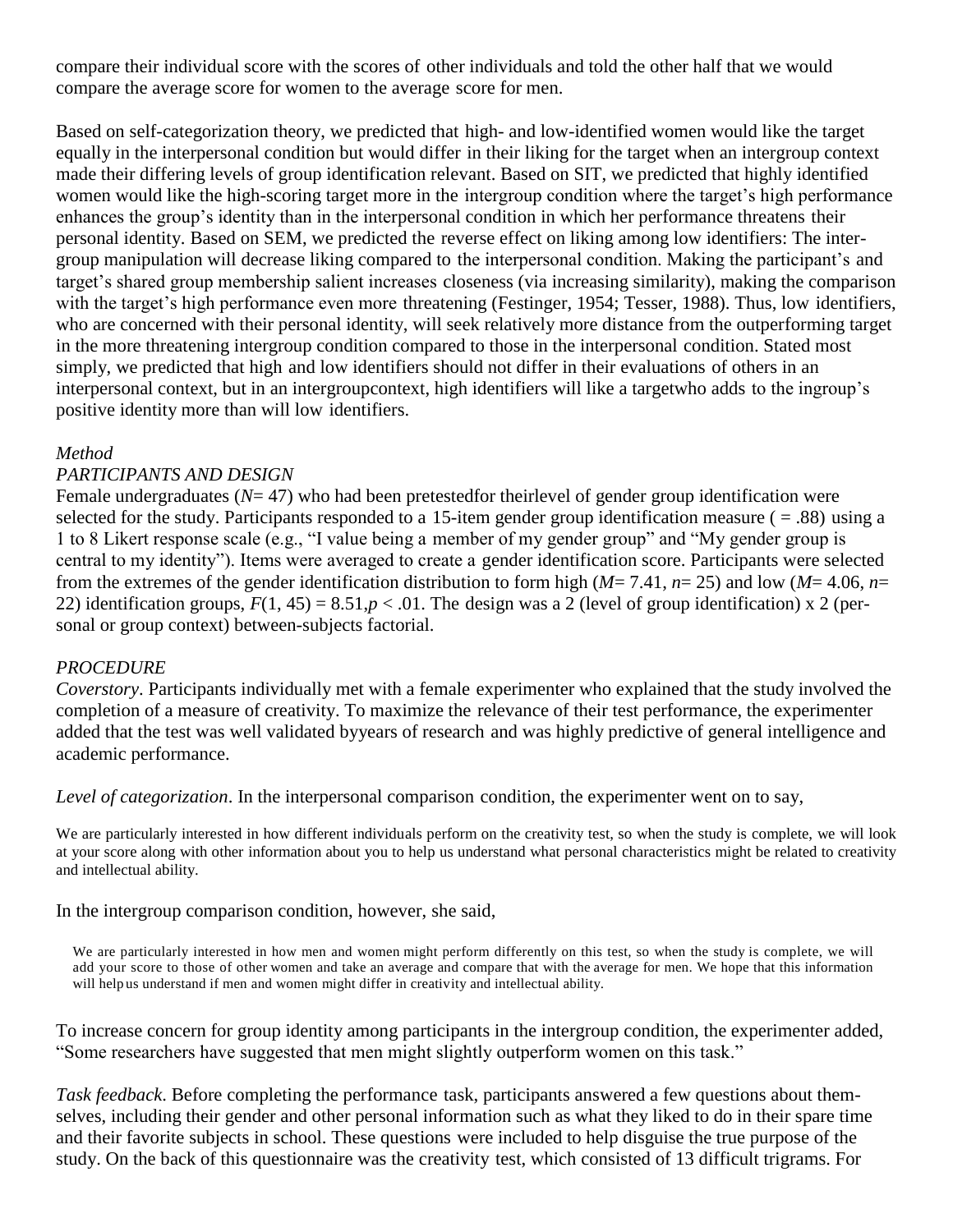each trigram, participants had to find a word that fit with three others (the trigram). For example, the answer to "room, snow, base" would be "ball." When instructed, the participant turned over the form and began the task. After 5 minutes had elapsed, the experimenter stopped the participant and scored the form in front of her. The experimenter left the participant's scored test out on the table so that it was visible during the rest of the study. The task was appropriately difficult; participants answered very few trigrams correctly (*M*= 3.64, *SD* = 1.80, out of a possible 13) .Controlling for the actual performance did not alter the results in Study 1 or Study 2 and will not be discussed further.

*Evaluation of the target*. The experimenter told participants,

For the next part of the study, you will read about someone who participated in the study previously. You are going to pick one of the questionnaires out of this folder—each one was filled out by another participant in this study.

To reinforce the interpersonal or intergroup comparison manipulation, in the interpersonal condition, the experimenter went on to say,

Their test scores and other information will be a part of the same analysis that yours will—where we look at how different people's personal characteristics are related to creativity and intellectual ability.

However, in the intergroup comparison condition, she said,

This person's test score will be a part of the same analysis that yours will—where we compare the average score for women and the average score for men to see if men and women might differ in creativity and intellectual ability.

The participant was then instructed to draw one completed questionnaire from the folder. The questionnaire chosen by the participant always described a female target who answered 9 out of the 13 trigrams correctly highly outperforming all participants.

*Closeness measure*. The experimenter then gave the participant a new questionnaire to complete that asked about the participant's impressions of the target. We measured desired closeness with the average response to eight statements to which the participants responded using a 1 to 7 Likert scale  $( = .92)$ . The statements were as follows: "I like this person," "This person is the kind of person I would like as a roommate," "This person is someone I would like to be closer to," "This person is the kind of person I would like to know better," "This person is someone I would like to have as a close friend," "I would like to meet and interact with this person," "I feel like I am personally similar to this person," and "This person and I have many things in common."

*Perceptions of performance*. To ensure that participants perceived their own performance as poor and the target's as very good, we measured perceptions of performance using 7-point scales ranging from *extremely poorly* to *extremely well*. Participants responded to the question "Howwell did you (the person you read about) do on the creativity test?" As intended, participants perceived their performance as much worse ( $M=2.15$ ,  $SD=1.32$ ) than that of the target ( $M = 6.15$ ,  $SD = 0.66$ ),  $F(1, 43) = 296.45$ ,  $p < .001$ . Level of comparison and group identification did not influence performance evaluations.

# *Results and Discussion*

An ANOVA confirmed our prediction that the interpersonal-intergroup comparison manipulationand gender group identification would interact to influence evaluation of the target,  $F(1, 43) = 8.53$ ,  $p < .01$ . We then tested the three predicted simple effects using Holm's (1979) sequentially rejective multiple test procedure to control Type I error. The Holm's procedure generates adjusted *p* values for each comparison. Of the contrasts of interest, the one with the smallest  $p$  value is tested against  $/k$ , where  $k$  is the number of contrasts. The second smallest*p*value is tested against  $/(k-1)$ , the third smallest against  $/(k-2)$ , and so forth. Reported *ps* are adjusted for the Holm's correction.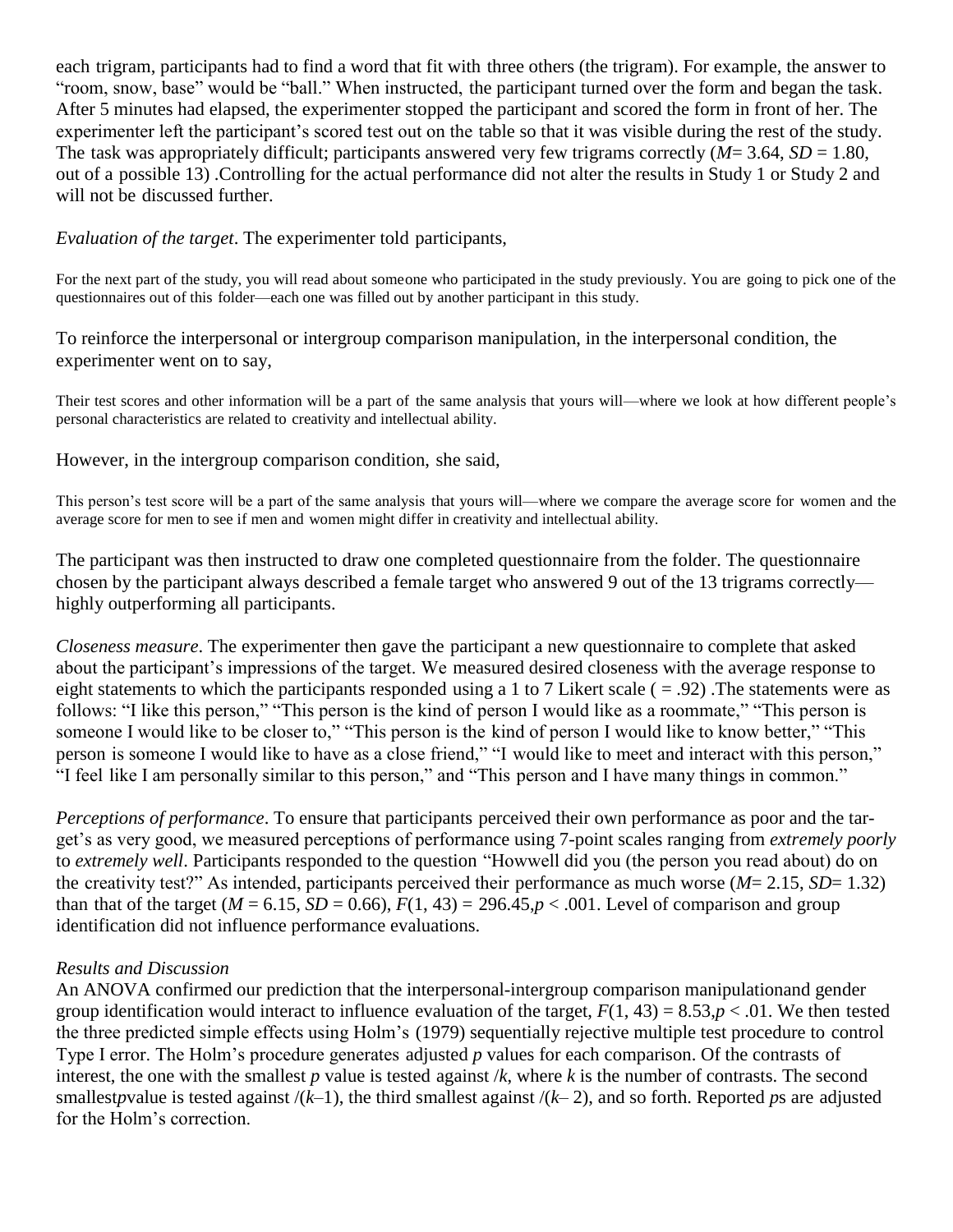As shown in Figure 1, in the personal identity condition, group identity was irrelevant: High (*M*= 4.91, *SD* = 0.67) and low identifiers  $(M=4.77, SD=0.77)$  did not differ in evaluation of the target in the interpersonal condition,  $F(1, 43) < 1$ . However, in the intergroup condition, high identifiers ( $M = 5.51$ ,  $SD = 0.58$ ) liked the target more than did the lows  $(M = 4.08, SD = 0.95)$ ,  $F(1, 43) = 19.87$ ,  $p < .001$ . Consistent with SIT, high identifiers tended to like the high-scoring target more in the intergroup condition (where she reflects positively on the group's identity) than in the interpersonal condition (where she represents a threat to personal identity),  $F(1, 43) = 3.84$ ,  $p = .068$ . Consistent with SEM, low identifiers tended to like the target less in the group identity condition than in the personal identity condition (where shared group membership makes the target's performance even more threatening to personal identity),  $F(1, 43) = 5.14$ ,  $p = .056$ . Thus, the nature of the comparative context moderated the effects of identification on evaluations of an overperforming target.

# STUDY 2

Study 2 further examined the importance of the comparative context as a moderator of intragroup judgment. Although Study 2 used a similar procedure as Study 1, it differed in several important ways. Unlike the previous study, Study 2 included evaluations of both an overperforming and an underperforming ingroup target. Including both types of targets allowed a more complete test of the hypothesis that SEM applies to interpersonal contexts, whereas SIT applies to intergroup contexts. The crucial test of this idea rests on an in-depth examination of highly identified group members because it is only among high identifiers that preferences for ingroup members could actually reverse depending on the comparative context. In interpersonal contexts, a high-performing target represents a threatening interpersonal comparison, and thus, high identifiers should prefer a poorly performing target (SEM). In intergroup contexts, however, the poorly performing target threatens the ingroup's identity, and thus, high identifiers will prefer the highly performing target, who enhances the group's identity (SIT) .

One limitation of Study 1is that the intergroup context manipulation included a group-threatening element. Because threats to the ingroup enhance group-protective behavior, examining our hypotheses without the induction of group threat would test our ideas more conservatively. Accordingly, we made the intergroup comparison salient but did not suggest to our female participants that women were known to perform more poorly on the test than men. Another improvement in Study 2 was the inclusion of a pretest measure of the selfrelevance of creativity as a performance dimension. Although it seems reasonable to assume that creativity and academic ability are relevant to college women, in Study 2 we selected women for whom creativity was a highly relevant personal attribute to give a clearer view of SEM processes.

In Study 2, highly identified women for whom creativity was self-relevant were given failure feedback on a creativity task in either an interpersonal or intergroup context. Participants subsequently evaluated two other women: one who highly outperformed the participant and one who performed quite poorly. We predicted that these highly identified participants would prefer the poorly performing target in an interpersonal context and would prefer the highly performing target in an intergroup context.

# *Method*

# *PARTICIPANTS AND DESIGN*

Female undergraduates (*N*= 34) who had been pretested for their level of gender group identification were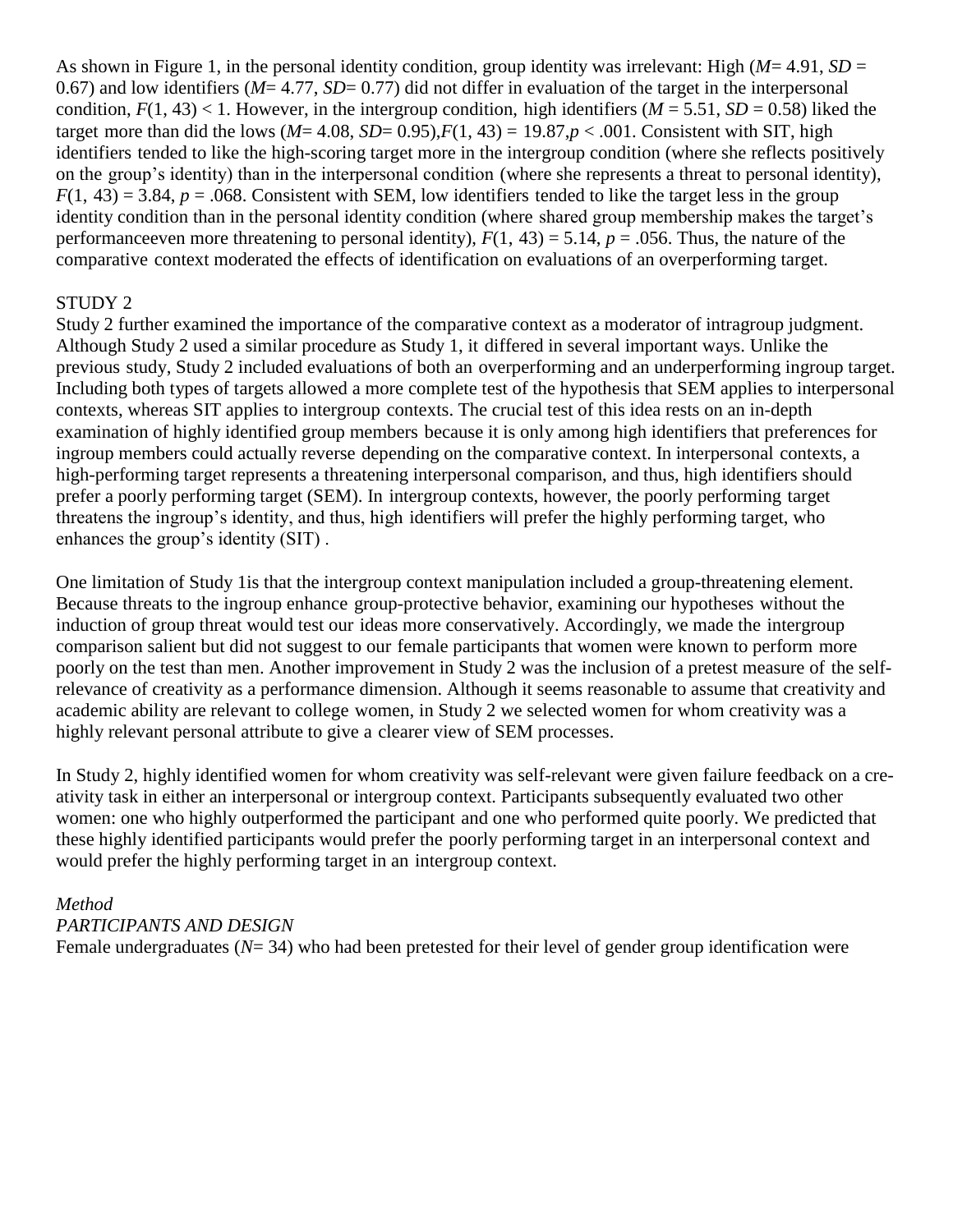

where  $n = 14$ .

 $p = 0.09$ . This supports SEM's prediction that persons manage their self-evaluation by distancing themselves from overperforming close others. In sum, Study 2 further supports our contention that the applicability of SEM and SIT theories depends on the nature of the social context.

#### GENERAL DISCUSSION

In two studies, we tested predictions regarding the intersection of SIT and the SEM model. We found that evaluations of other ingroup members depended on the nature of the comparative social context and the degree to which participants had incorporated the group into their self-concepts. In Study 1, high and low identifiers in an interpersonal context did not differ in their evaluations of an outperforming group member. However, in an intergroup context, high identifiers sought greater closeness to the target, relative to high identifiers in the interpersonal condition. In contrast, low identifiers distancedfrom the target compared to lows in the interpersonal condition.

These results support the notion that in interpersonal contexts, high and low group identifiers share similar identity concerns. However, in intergroup contexts, their identity concerns differ. For high identifiers, intergroup contexts activate group-level identity concerns, and thus, ratings of other ingroup members are a function of the group member's contribution to the group's identity. For low identifiers, intergroup contexts may intensify personal identity concerns because the salience of shared group membership makes other ingroup members more relevant and potentially more threatening sources of interpersonal social comparison.

In Study 2, high identifiers in an interpersonal context preferred an ingroup target who supported their personal identity (by serving as a downward social comparison), whereas in an intergroup context, they preferred atarget who supported their group identity (by enhancing the ingroup's positive distinctiveness). More generally, we found that evaluations of others were consistent with the motivation to protect valued identities that were activated by the social context.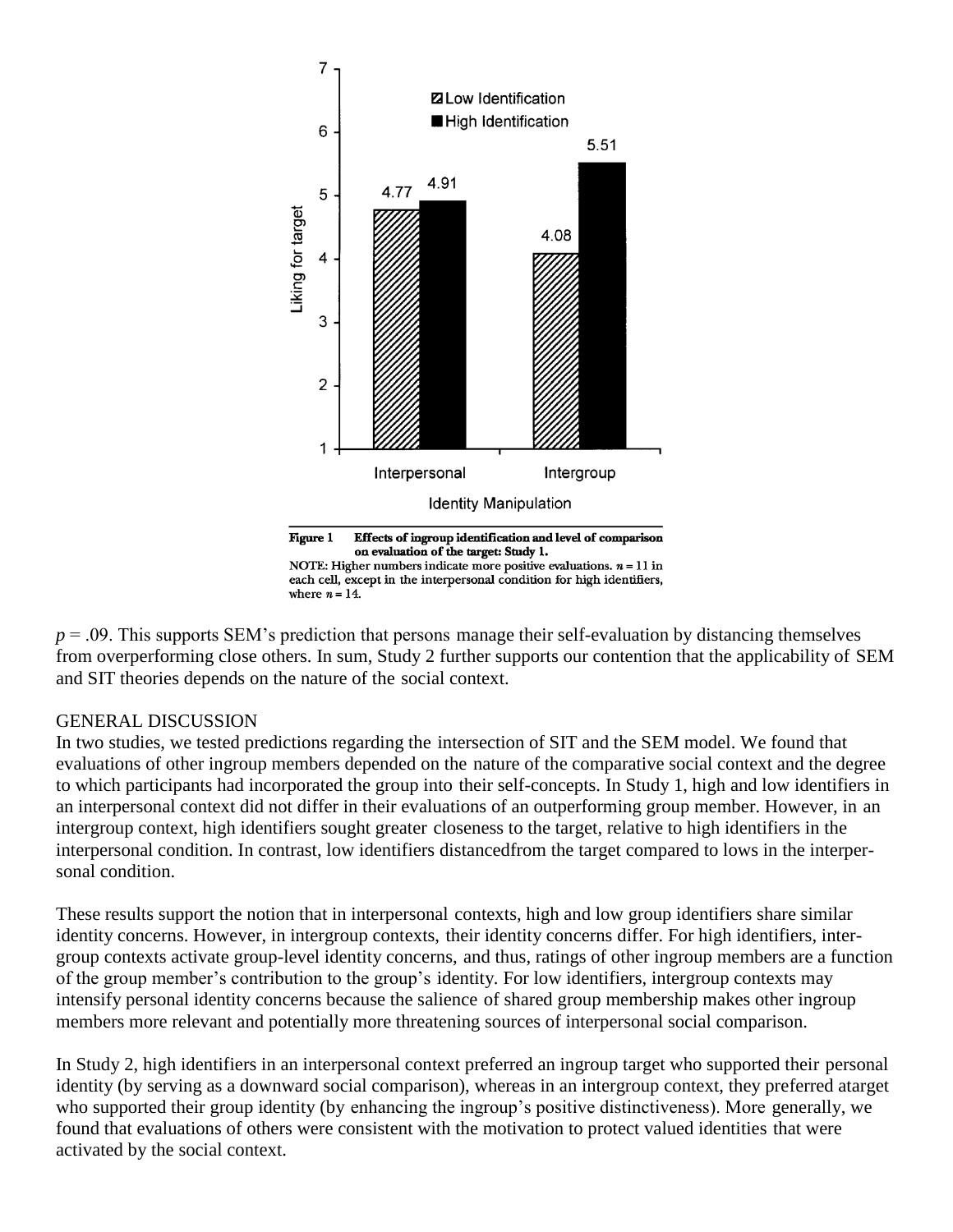Our main theoretical point is not simply that the social context determines whether people are concerned with their personal or social identities but that SEM and SIT specify analogous psychological processes that operate at different levels of categorization. Thus, although SEM and SIT appear to make differing predictions, the concept of self-categorization (Turner et al., 1987) helps to demonstrate the general processes of socialjudgment that they have in common. The theoretical overlap of these two perspectives should not be surprising considering their common roots in social comparison theory. Both theories emphasize that the value of our identities, be they personal or social, is determined through social comparison. In other words, we evaluate the personal self via comparisons with other individuals and evaluate our group memberships via comparisons with other groups.

Self-categorization theory helps delineate when each comparative process will take place: When the self is categorized at the individual level, we compare ourselves with other individuals, but when the self is categorized at the group level, we compare the ingroup with outgroups. Thus, the same targets can have very different implications for self-evaluation depending on how the self is categorized. Consequently, attempts to protect or enhance a positive self-evaluation through the evaluations of others also will differ depending on the level of self-categorization. Indeed, we found that different comparativecontexts resulted in very different evaluations of the same targets.

Another important theoretical overlap between SEM and SIT is the notion of relevance of the comparison dimension. At the personal level, close others who outperform us only represent a threat to the self when that performance occurs on dimensions that are self-relevant (Pilkington, Tesser, &Stephens, 1991; Tesser, 1988; Tesser, Millar, Moore, 1988). Similarly, comparisons between the ingroup and an outperforming outgroup are only threatening when the comparison occurs on dimensions relevant to the ingroup's identity (Ellemers, Van Rijswijk, Roefs, &Simons, 1997). Furthermore, because both SEM and SIT are dynamic models, they predict that threatening social comparisons can influence the content of both personal and social identities. A threatening interpersonal comparison from a close other can reduce the self-relevance of that performance dimension (Tesser, 1988) . Similarly, through social creativity, group members protect their group identity by decreasing the importance of dimensions on which they do not excel and increasing the importance of those on which they are superior (Lemaine, 1974; Mummendey & Schreiber, 1984; Tajfel & Turner, 1986).

The concept of closeness offers another potential point of intersection between interpersonal and intergroup theories. SEM argues that we distance ourselves from individuals who represent threatening upward social comparisons on dimensions relevant to our personal identities. Similarly, SIT research has confirmed that we dislike outgroups who represent upward social comparisons on dimensions relevant to the group's identity (Branscombe & Wann, 1994) . Conversely, harmonious relationships are likely to exist among individuals or groups whose positive attributes lie on different comparative dimensions (van Knippenberg, 1978) . Thus, although the theories were developed to explain different levels of identity management, their constructs and predictions are essentially the same, differing only in the level of identity to which they apply.

#### *Limitations and Future Directions*

Although our results were consistent with predictions, the present research does have its limitations. For instance, we did not offer direct evidence that our results were due to the self-esteem protection motives that are central to both SEM and SIT. However, confirming predictions derived from two distinct theories that assume such a motivation give us confidence that self-protection offers the most parsimonious explanation for the observed pattern of effects. Future research on the intersection of SEM and SIT could address this issue by manipulating the participant's performance. We would predict that when the participant's performance was very good, patterns of intragroup evaluation that protect personal identity would disappear or at least be attenuated. However, we would predict that participant performance would not affect intragroup evaluations when group identity concerns are activated. Such a pattern of effects would bolster our contentions that self-protection motives do affect evaluations of others and that personal and group identity concerns are independent.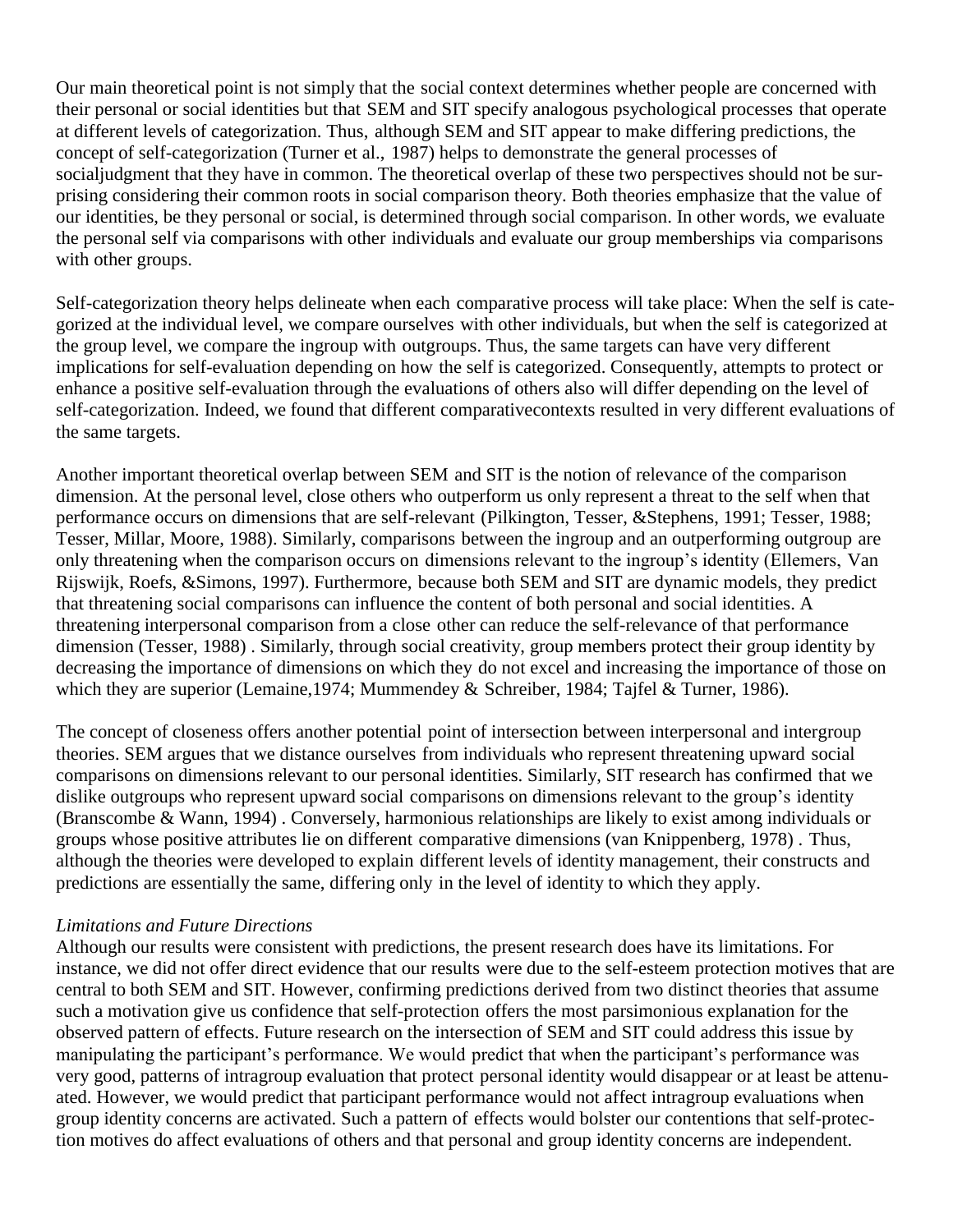Second, although we manipulated whether the context was intergroup or interpersonal, we did not directly measure participants' level of self-categorization. Although the effects we observed are not easy to explain without this assumption, future research in this area could profit from the inclusion of measures of selfcategorization.

Last, we did not obtain behavioral measures of approach or avoidance but instead relied on the kinds of psychological closeness measures used previously in this literature (Pleban & Tesser,1981) .Field research on natural groups could provide the opportunity for the collection of behavioral measures of closeness (e.g., whom people socialize with).Future research addressing some of these limitations can only help to further integrate intergroup and interpersonal theories.

# **CONCLUSIONS**

Although social psychologists often view interpersonal and intergroup theories as competing approaches, we demonstrated that they are compatible to the extent that they specify similar psychological processes operating at differentlevels of categorization. Two studies demonstrated the importance of the level of categorization as a moderator of the effects of social comparison on the evaluations of others. We found evidence supporting the idea that different identity concerns arise depending on the nature of the comparative context. When the context was interpersonal, participants responded in ways consistent with personal identity protection. When the context was an intergroup one, high identifiers responded in ways that protect the ingroup's identity. Thus, attempts to protect or enhance a positive self-evaluation can have different consequences for the evaluations of others depending on the level of self-categorization. Despite the apparent differences between SEM and SIT, self-categorization theory integrates the main theoretical propositions of the two perspectives and highlights the remarkable similarity in the processes of social comparison and self-evaluation that they describe. We hope that this work inspires others to explore the similarities between interpersonal and intergroup theories.

# REFERENCES

Branscombe, N. R., & Ellemers, N. (1998). Coping with group-based discrimination: Individualisticversus group-level strategies. In J. K. Swim & C. Stangor (Eds.), *Prejudice: The target's perspective* (pp. 234-266). New York: Academic Press.

Branscombe, N. R., & Wann, D. L. (1994). Collective self-esteem consequences of outgroup derogation when avalued social identity is on trial. *European Journal of Social Psychology*, *24*, 641-657.

Branscombe N. R., Wann, D. L., Noel, J. G., &Coleman, J. (1993). In-group and out-group extremity: Importance of the threatened social identity. *Personality and Social Psychology Bulletin*,*19*, 381-388. Brewer, M. B. (1979). In-group bias in the minimal intergroup situation: A cognitive-motivational analysis. *Psychological Bulletin*, *86*, 307-324.

Cialdini, R. B., Borden, R. J., Thorne, A., Walker, M. R., Freeman, S., & Sloan, L. R. (1976). Basking in reflected glory: Three (football) field studies. *Journal ofPersonality and SocialPsychology*, *34*, 366-375. Doosje, B., & Ellemers, N. (1997) .Stereotyping under threat: The role of group identification. In R. Spears, P. J. Oakes, N. Ellemers, & S. A. Haslam (Eds.) , *The social psychology of stereotyping and group life* (pp. 257-

272). Oxford, UK: Blackwell.

Ellemers, N., Van Rijswijk, W., Roefs, M., &Simons, C. (1997). Bias in intergroup perceptions: Balancing group identity with social reality. *Personality and Social Psychology Bulletin*, *23*, 186-198.

Festinger, L. (1954). A theory of social comparison processes. *Human Relations*, *7*, 117-140.

Hogg, M. A., &Hardie, E. A. (1991). Social attraction, personal attraction, and self-categorization: A field study. *Personality and Social Psychology Bulletin*, *17*, 175-180.

Holm, S. (1979). A simple sequentially rejective multiple test procedure. *Scandinavian Journal of Statistics Theory and Applications*, *6*, 65-70.

Lemaine, G. (1974). Social differentiation and social originality. *European Journal of Social Psychology*, *4*, 17- 52.

Mackie, D. M., &Smith, E. R. (1998). Intergroup relations: Insights from a theoretically integrative approach. *Psychological Review*, *105*, 499-529.